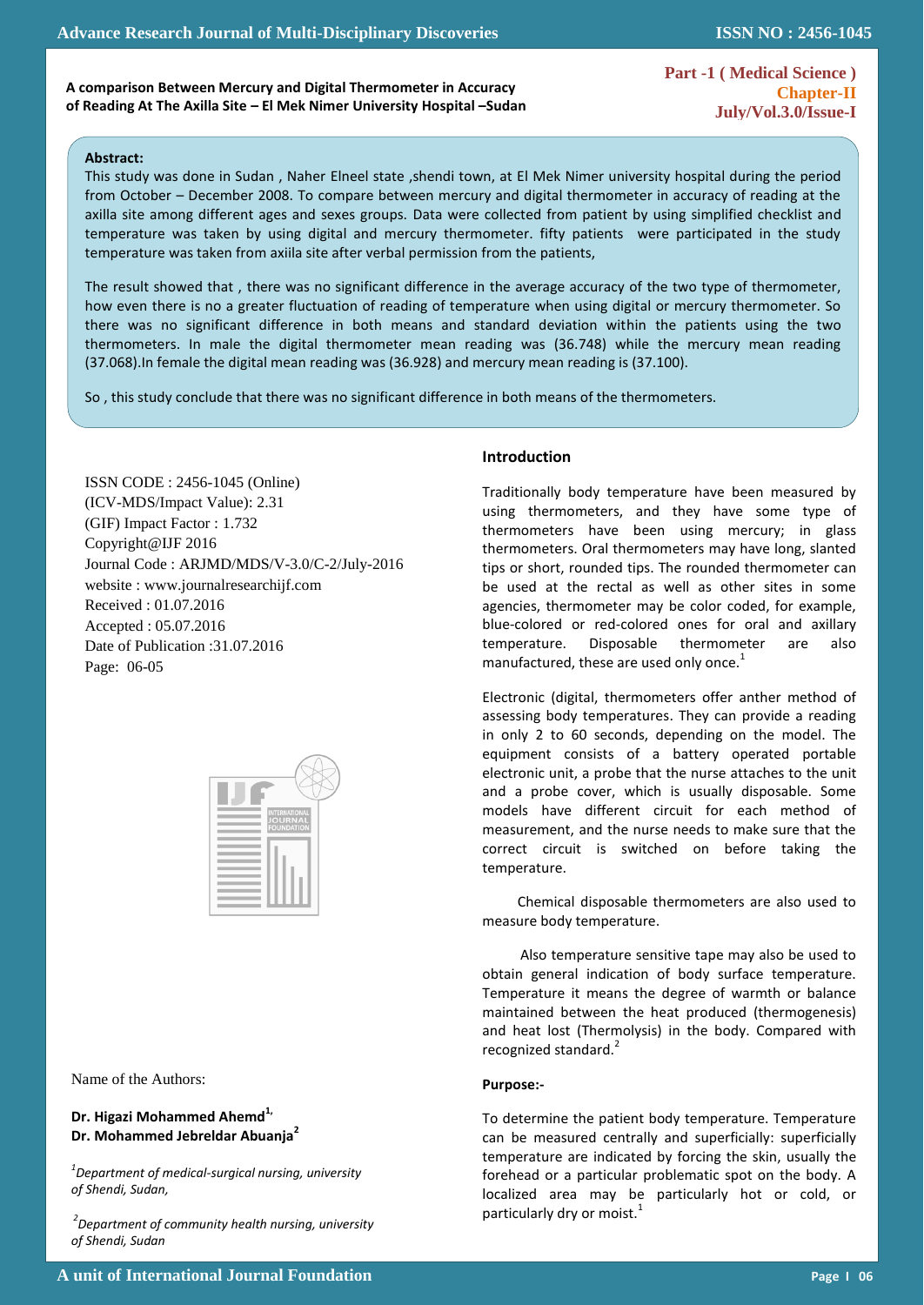Central temperature is measured orally, rectally, or in the axillary region. The rectal thermometer, which is least subject to extraneous influences, is the most accurate. Temperatures are graded on a thermometer in Fahrenheit or centigrade measure. Before the temperature is taken, the position of the liquid in the column should be shaken sown to below the usual body temperature in Fahrenheit measurement it is usually 98.6° in centigrade 37°.

There are several factors that will affect a patient's temperature and that may alter the reading by several degrees without indicating a fever:-External factor: Such as room temperature humidity, and clothing, may affect a person's temperature. This is also true – for oral readings. Of recently ingested food that is hot or cold. Because the cyclic variations, body temperature is usually lowest in the early morning and highest in the evening. Thus if single daily reading is taken, it should be taken at the sometime every day, usually in the late afternoon or early evening when it is at its highest point.<sup>2</sup>

Other factor affect in patient temperature method using in temperature reading:-Rectal temperatures average  $0.7^\circ$  F higher than oral temperatures, and axillary temperatures average  $1^\circ$  F below the oral temperature. Thus, it is important to indicate on the patient's record which type of measurement was taken.<sup>3</sup>

Women's temperatures during the latter half of their menstrual cycle: Are usually one – half a degree higher. Infant's temperatures are generally higher than those of adults. Reading will also affected by the amount of time the thermometer is left in place:

Generally 2 minutes is considered minimum for oral reading 3 minutes for rectal. However, studies show that some patient's require at least 5 minutes for an accurate reading. Such problems of in accuracy are considerably diminished with the use of electronic thermometer. Which register the patient's temperature in a few seconds, and within fared fever thermometers which give an instant reading without touching the patient. Eventually more and more nurses will have access to these types of thermometers, but for the moment, because of their cost and, some cases, experimental status, their accessibility is somewhat limited. $1/2$ 2

Degrees of temperature;-Hyperpyrexia, hyperthermia over 105 $^{\circ}$  F or 40.5 $^{\circ}$ High pyrexia, 103 - 105 $^{\circ}$  F or 39.4 - 40.5 $^{\circ}$  C ,Moderate pyrexia 101 - 103 $^{\circ}$  F or 38.2 - 39.4 $^{\circ}$  C ,Lower pyrexia 99 -  $101^\circ$  F or 37.2 - 38.3 $^\circ$  C, Normal temperature, a pyrexia 97 - 99 $^{\circ}$  C or 36.1 - 37.2 $^{\circ}$  C (normal overage temperature 98.6° F or 37° C), Sub normal hyperpyrexia 95 -97° F or  $(35 - 36.1)$ °C collapse 1 hypothermia – below 95° F or 35° C. (Principles and practice of nursing (Shakuntla sharma (birput)

**Assessing body temperature by using a mercury thermometer:-**Purpose:- To establish base line data for subsequent evaluation. To identify whether the body temperature is with in normal range. To determine change in the body temperature in response to specific therapies. And to monitor clients at risk for alteration in temperature.

The advantage and disadvantage for axillary temperature measurement:- 4 . advantage: safest and most noninvasive. Disadvantage: -the thermometer must be left in place along time to obtain an accurate measurement.

## **Assessing body temperature:-**

There are a number of sites for measuring body temperature.

The three must common are oral, rectal, and axillary. In recent years, the tympanic membrane site has also been used. Each of the sites has advantages and disadvantage. In arresting adult, rectal temperature is slightly higher than the temperature of the arterial blood, about the same as the temperature of the liver, and slightly lower than that of the brain. When measured in the axilla or orally (by mouth) the temperature is about 0.65 C (IF) less than the rectal temperature.<sup>3</sup>

The body temperature is usually measured orally. This method reflects changing body temperature more quickly than the rectal method. Traditionally, the oral method was not for clients receiving oxygen, because the accuracy of the measurement was considered questionable. Recent evidence, however, suggests that oral reading are accurate in clients who receive oxygen by nasal canal or face mask and clients who have nasogastric tubes and nasal endotracheal tubes, provided that the client can breathe through the nose. If a clients has been taking cold or hot foods or fluids or smoking, the nurse should wait 30 minutes before taking the temperature orally to ensure that the temperature of the mouth is not affected by the temperature of the food, fluid, or warm smoke. $^{1, 3, 4}$ 

There was no possibility of rectal perforation. However newer research indicates that the axillary method is in a curate when assessing a fever and that rectal perforation during temperature measurement is relatively rare nurse should check agency protocol when taking the temperature of new borne, infants, toddlers, and children. Clients for whom the axillary method of temperature assessment is appropriate includes adult clients with oral inflammation or wired jaws, clients recovering form oral surgery, clients who are breathing through their mouth's, irrational clients for whom oral and rectal temperature are contraindicated.<sup>3,4</sup>

The tympanic membrane or near by tissue in the ear canal. Is another core body temperature sites. Tympanic membrane temperature reading average 1.1 to 1.5 F higher than oral temperature readings like the sublingual oral site, the tympanic membrane has an abundant arterial blood supply, primary from branches of external carotid artery. Because temperature sensors applied directly to the tympanic membrane can be uncomfortable and involve risk of membrane injury or perforation, noninvasive infrared Thermometer are now  $used.$ <sup>2,4,</sup>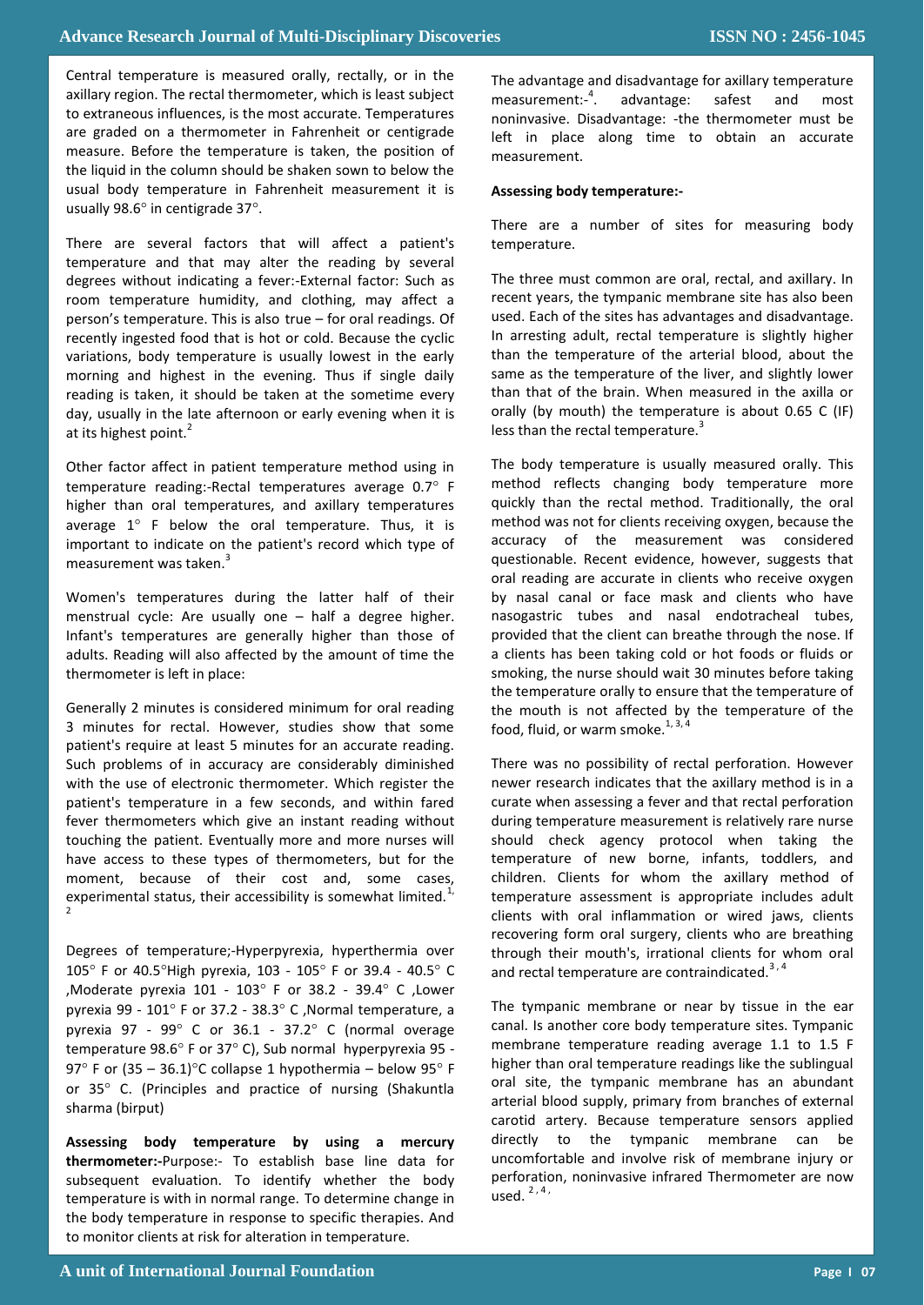### **Objective**

To compare between mercury and digital thermometer in accuracy of reading at the axilla site among different ages and sexes groups.

### **Methodology**

## **Study design:-**

This is comparative study between mercury and digital thermometer in axillar site, carried out from period October – December 2008.

#### **Study area**

Elmek Nimer University Hospital, which located at Naher Alnil state in Shendi town, was established in 2002 and contains following department: Medical – Surgery – Pediatric–Gynecology and Obstrticusurology – Dermatology – Psycatric – Eye – ENT – Dental – Pharmacy – Laboratory – X-ray – Ultrasound – ECG – CCU – ICU – statistical Administration department.

#### **Study population:-**

All patients admitted to the hospital, during the period of the study. Excluded high risk and critically ill patients.

#### **Study sampling;-**

Total coverage sample. 50 patients were participated in the study.

### **Data collection tool:-**

Standard check list developed by the researcher contain items such as age, sex and reading for mercury and digital thermometer from axillar sites).

### **Materials:-**

Mercury and digital thermometer, alcohol swab, was used to measure the temperature.

#### **Data collection technique:-**

Permission was taking from the head nurse, and all patient's was accepted to participate in the stud and they have chance to reject.

Each patient take about l0 minutes firstly measure – mercury reading then the digital reading during the afternoon shift time for one week.

### **Data analysis;-**

The data was analyzed by computer using the software program SPSS and presented in table and figures.

# **Results**

#### **Table (1): Mean reading among male group:-**

| οf<br>Type<br>Thermometer | Mean   | N  | <b>STD</b> | <b>STD</b><br>mean | p-<br>value |
|---------------------------|--------|----|------------|--------------------|-------------|
| Mercury<br>reading        | 37.068 | 25 | 0.661      | 0.132              | .000        |
| Digital<br>reading        | 36.748 | 25 | 0.869      | 0.174              |             |

This table shows that there is high significant relationship between mean readings of male temperature.

#### **Table (2) Mean reading among female group:-**

| Type of<br><b>Thermometer</b> | <b>Mean</b> | N  | <b>STD</b> | p-<br>value |
|-------------------------------|-------------|----|------------|-------------|
| Mercury reading               | 37.100      | 25 | .686       | .000        |
| Digital reading               | 36.928      | 25 | .686       |             |

This table shows that there is high significant relationship between mean readings of female temperature.

## **Table (3): Mean reading between mercury and digital reading among all study groups:**

| <b>Type of</b><br><b>Thermometer</b> | <b>Mean</b> | N  | <b>STD</b> | Ρ.<br>value |
|--------------------------------------|-------------|----|------------|-------------|
| Mercury<br>reading                   | 37.084      | 50 | .667       | .000        |
| Digital reading                      | 36.838      | 50 | .780       |             |

This table shows that there is high significant relationship in mean readings of digital and mercury among all study group.

### **Discussion**

Primary clinical trials has been taken to investigate and a compare between the mercury and digital thermometer in award situation. The result show that there is no significant difference in the average accuracy of the two type of thermometer, how even there is no a greater fluctuation of reading of temperature when using digital or mercury thermometer. So there was no significant difference in both means and standard deviation within the patients using the two thermometers. In male the digital thermometer mean reading was (36.748) while the mercury mean reading (37.068).In female the digital mean reading was (36.928) and mercury mean reading is (37.100).